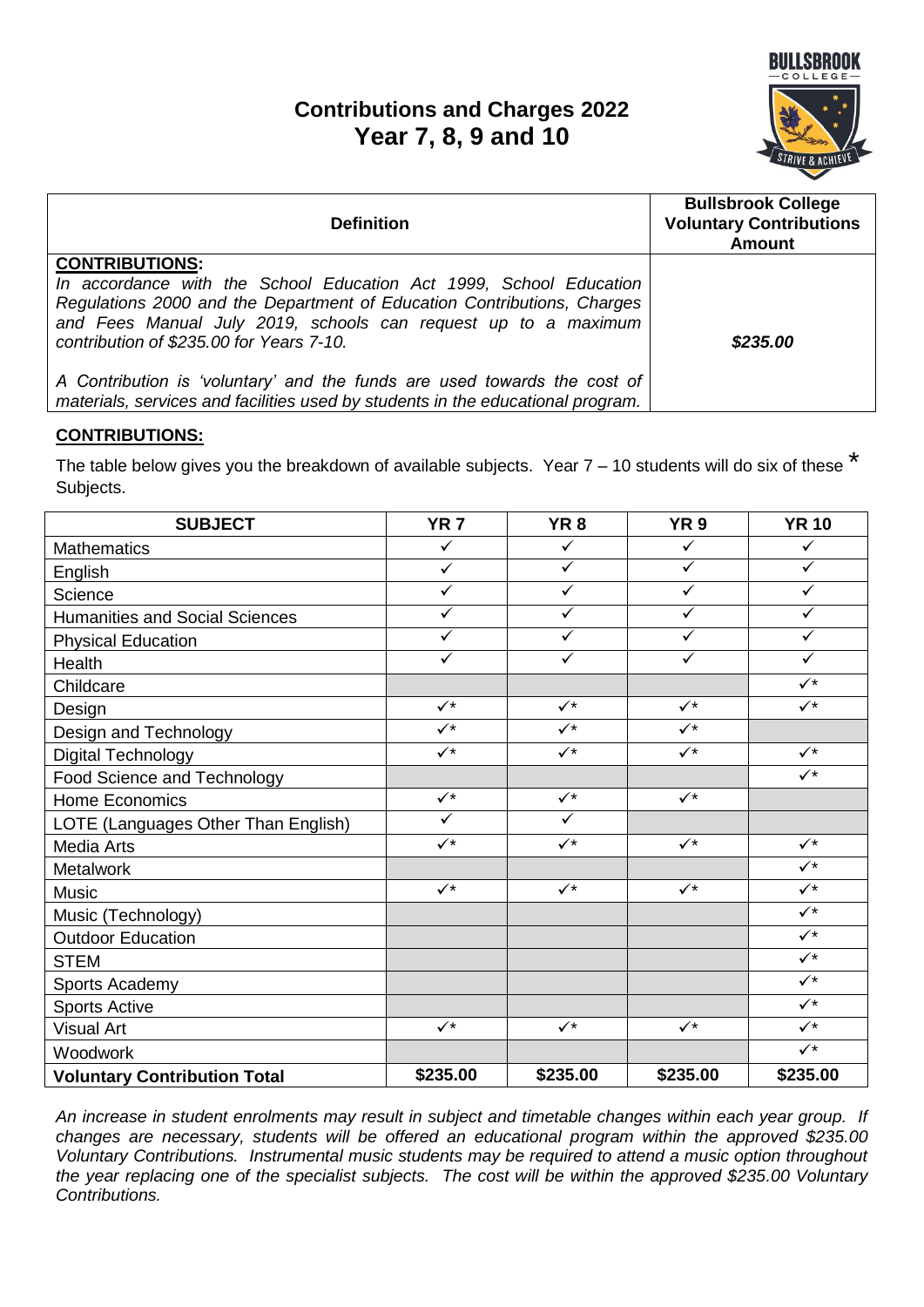*While the contributions are voluntary the quality of our teaching and learning program will be maximized when each family makes their contribution to the cost of supplementing funding gained from other sources, including the State and Commonwealth Governments. The continuing partnership between schools and parents is vital to ensuring that all students receive a level of education sufficient to carry them forward in today's society.*

## **CHARGES:**

The term "Charges" refers to the provision of extra cost additional activities which are part of an education program and which contributions do not cover. Participation in these activities is conditional on a payment being made.

The estimated costs provided are the *maximum* and will not exceed this amount. If a particular event does not transpire within the school year no Charges for that event will apply. Where the cost is less than estimated, the lower charge will apply.

The schedule includes costs associated with:

Specific learning activities available to all students, but conditional on a payment being made e.g. incursions, excursions.

Specific learning activities available to selected students, but conditional on a payment being made e.g. Music Program.

### *NOTE: All Contributions, Charges and Personal Items have been endorsed and approved by the School Board.*

| Payment must be made when a student participates in an Extra Cost Additional Activity                                                                                                                  |                                                            |  |
|--------------------------------------------------------------------------------------------------------------------------------------------------------------------------------------------------------|------------------------------------------------------------|--|
| <b>Academic Competitions</b>                                                                                                                                                                           | \$30.00                                                    |  |
| <b>BYOD</b> – Laptop: 10 for Windows or Mojave for Mac<br>and protective case<br>(Refer to letter accompanying Personal Items List regarding<br>requirements) (Not covered by the College's insurance) | \$300.00-\$800.00<br>Can cost between                      |  |
| Camps                                                                                                                                                                                                  | \$500.00                                                   |  |
| Country Week Sport (Combined Year 10-12)                                                                                                                                                               | \$450.00                                                   |  |
| <b>End of Year Activities</b>                                                                                                                                                                          | \$80.00                                                    |  |
| Excursions / Incursions                                                                                                                                                                                | \$300.00                                                   |  |
| <b>Home Economics - Fabrics</b>                                                                                                                                                                        | \$60.00                                                    |  |
| Individual / Class Photos - "Academy Photography"                                                                                                                                                      | Total cost is dependent on<br>individual and family orders |  |
| <b>Interschool Sport</b>                                                                                                                                                                               | \$30.00                                                    |  |
| <b>Music Excursions</b>                                                                                                                                                                                | \$120.00                                                   |  |
| <b>Music Uniform</b>                                                                                                                                                                                   | \$100.00                                                   |  |
| <b>Musical Instrument Hire</b>                                                                                                                                                                         | \$200 per participating student                            |  |
| Private Music Instrumental Lessons Year 9 -10<br>(if available)                                                                                                                                        | \$1000 per participating student                           |  |
| Private Music Instrumental Lessons Year 7 - 8<br>(if available)                                                                                                                                        | \$400 per participating student                            |  |
| School Tour (including Interstate / Intrastate)                                                                                                                                                        | \$2500.00                                                  |  |
| <b>Student Portfolio</b>                                                                                                                                                                               | \$20.00                                                    |  |
| <b>Uniform for Specialised Activity</b><br>eg Beyond Bullsbrook, Country Week                                                                                                                          | \$130.00                                                   |  |
| Workbooks (each subject)                                                                                                                                                                               | \$40.00                                                    |  |
| <b>Workbook (Intervention Program)</b>                                                                                                                                                                 | \$80.00                                                    |  |
| Workplace Learning and Work Readiness Program                                                                                                                                                          | \$50.00                                                    |  |
| Year Group Function - eg Dinner Dance                                                                                                                                                                  | \$130.00                                                   |  |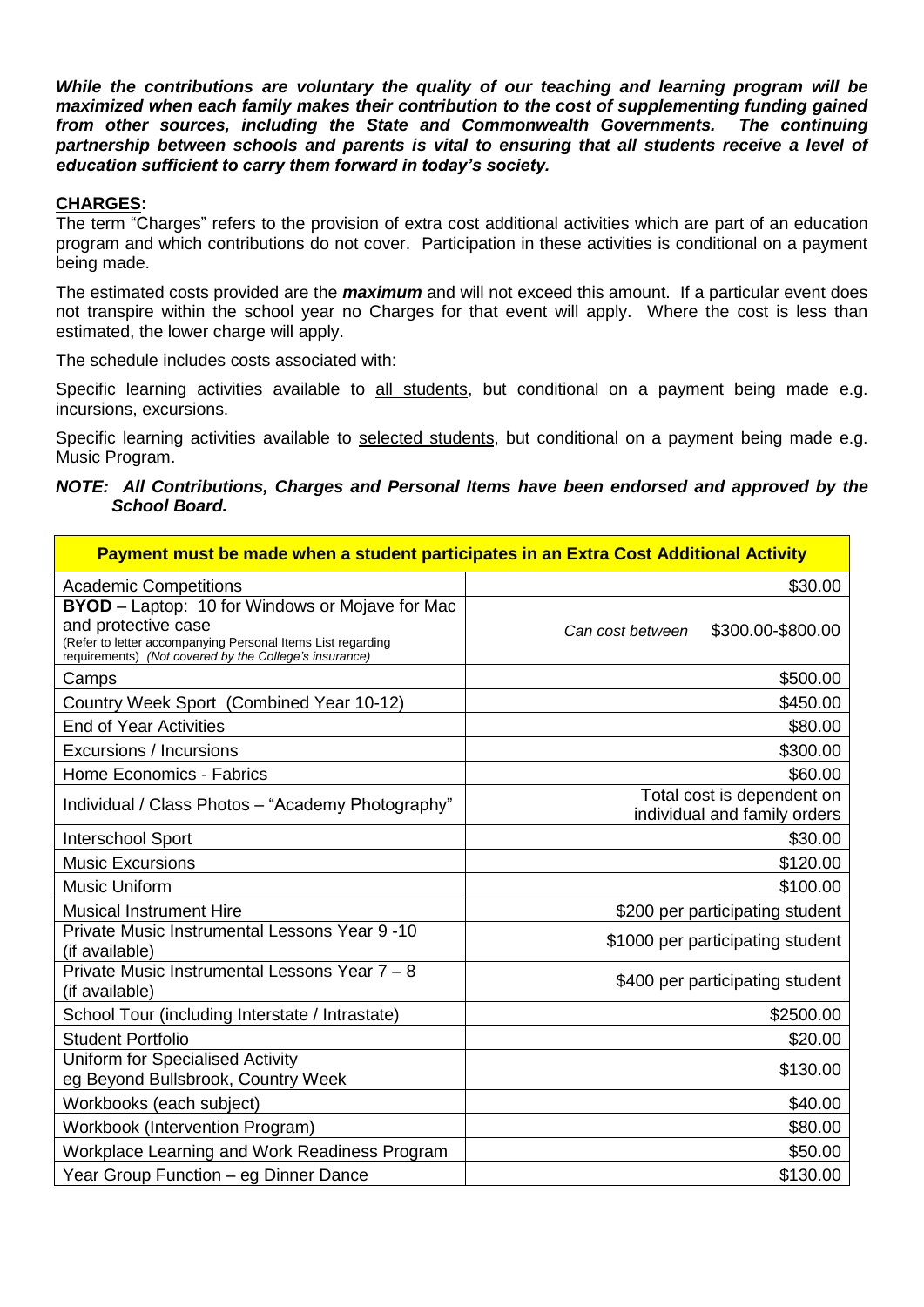# **VOLUNTARY ADDITIONAL REQUESTS**

#### **P&C VOLUNTARY CONTRIBUTION:**

Each year the P&C endeavours to provide the school with education resources that further support the work of the School. These funds directly benefit the students. The P&C has made it easier for all families to contribute equally setting a sum of **\$40.00 contribution per family per year.** Our P&C volunteers may also undertake additional fundraising activities during the year**.** This contribution may be paid in one sum or by instalments during the school year at your convenience

#### **LIBRARY CONTRIBUTION:**

The **\$10.00** Library Contribution is a Voluntary Request for students in Years K-12. Funds collected from Library Contributions are used to purchase new resources for the Library, and therefore our students.

| <b>Description</b>                                           | <b>YR 7</b> | YR 8    | YR 9    | <b>YR 10</b> |
|--------------------------------------------------------------|-------------|---------|---------|--------------|
| <b>P&amp;C VOLUNTARY CONTRIBUTION</b><br>per family per year | \$40.00     | \$40.00 | \$40.00 | \$40.00      |
| <b>LIBRARY CONTRIBUTION</b><br>per student per year          | \$10.00     | \$10.00 | \$10.00 | \$10.00      |

#### **PAYMENT OF CHARGES:**

Parents **are not required to pay any charge until notified** about the exact arrangements and finalised cost for each activity. If any difficulties are experienced, please discuss the situation with the Manager Corporate Services. Naturally, discussions are confidential.

### **STUDENT PERSONAL USE ITEMS (BOOKLIST):**

These are the items that each student requires in order to maximize learning activities. The resources are hand-picked by teachers to ensure that all students have the correct stationery for effective participation. Some items are required every day, such as pens, pencils and exercise books, other items are used as per the timetable. The list for each year level is the recommended list of materials. Parents should also be aware that they may need to *replenish some consumable items, such as pencils, pens, glue etc throughout the year.*

Bullsbrook College has negotiated competitive prices on the lists for 2022. Parents have the option of home delivery and a "While You Wait" collection service at Campion's Malaga or Willetton stores. We will no longer have a collection day at school, however delivery charges have been reduced to \$3 per student or \$6 per family. You are not obliged to use Campion however other suppliers will not provide our negotiated discount.

Payment of Voluntary Contributions can be selected on your booklists and paid directly to Campion who will forward your payment to the school.

#### **SECONDARY ASSISTANCE SCHEME:**

Parents who have students in Years 7-12 may be eligible for assistance with fees, uniforms and Contributions and Charges. Cards must be current in first term and include the following:

- Centrelink Family Health Care Card
- Centrelink Pensioner Concession Card
- Department of Veterans' Affairs Pensioner Concession Card (blue card only)

Uniform allowance is \$115.00 paid to the parent. Educational Program Allowance is \$235.00 paid direct to the school. Students in Years 7-12 and up to and including the year the student turns 18 are eligible. Forms for 2022 are available now from the School Office. Deductions from Centrelink payments can also be utilised to pay for School Contributions and Charges. For further information regarding payment options please contact the Manager Corporate Services.